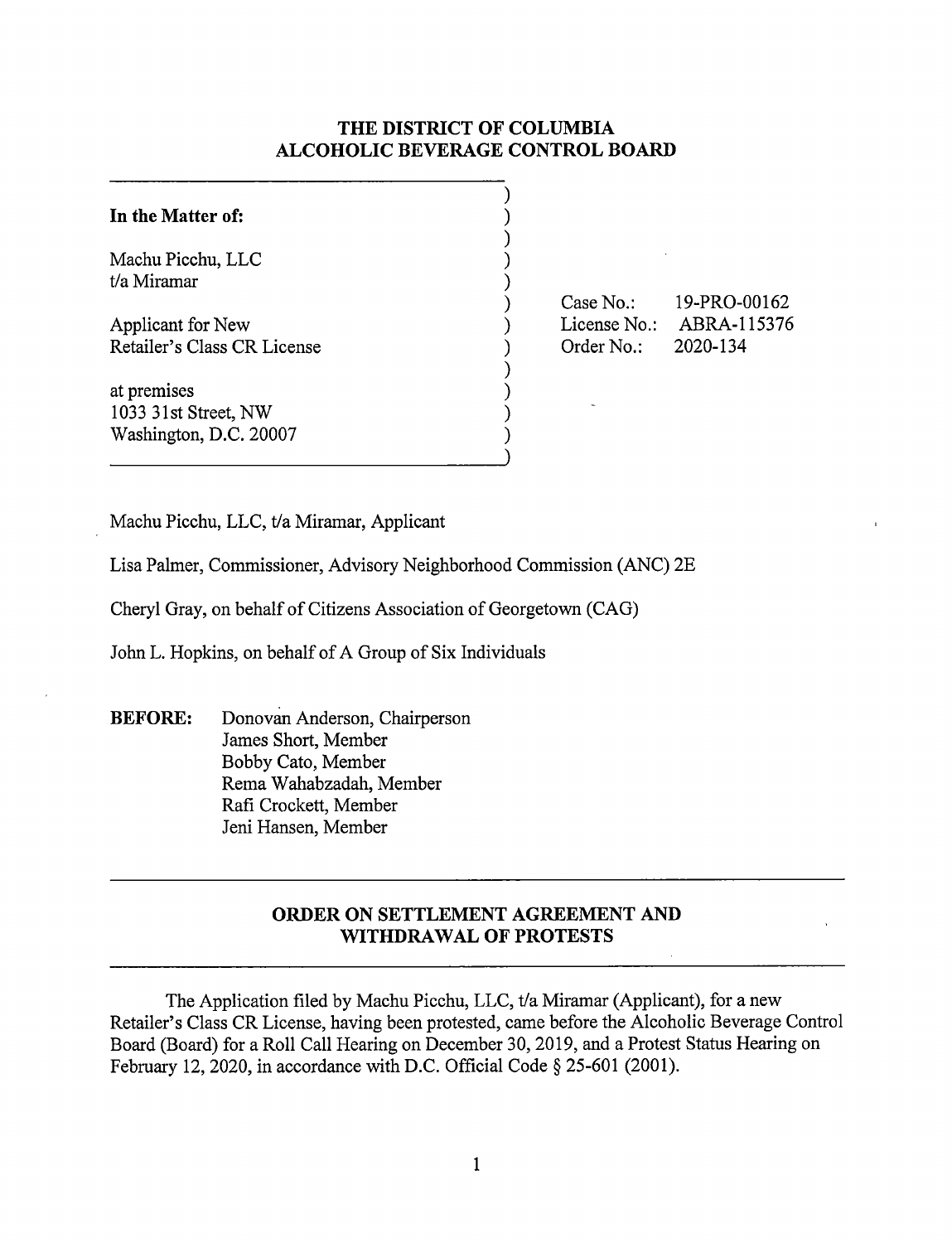The official records of the Board reflect that the Applicant, ANC 2E, CAG, and the Group of Six Individuals entered into a Settlement Agreement (Agreement), dated February 11, 2020, that governs the operations of the Applicant's establishment.

The Agreement has been reduced to writing and has been properly executed and filed with the Board. The Applicant; Commissioner Lisa Palmer, on behalf of ANC 2E; Cheryl Gray, on behalf of CAG; and John L. Hopkins, on behalf of the Group of Six Individuals; are signatories to the Agreement.

This Agreement constitutes a withdrawal of the Protests filed by ANC 2E, CAG, and the Group of Six Individuals.

Accordingly, it is this 4th day of March, 2020, **ORDERED** that:

- 1. The Application filed by Machu Picchu, LLC, t/a Miramar, for a new Retailer's Class CR License, located at 1033 31st Street, NW, Washington, D.C., is **GRANTED;**
- 2. The Protests of ANC 2E, CAG, and the Group of Six Individuals in this matter are hereby **WITHDRAWN;**
- 1. The above-referenced Settlement Agreement submitted by the parties to govern the operations of the Applicant's establishments is **APPROVED** and **INCORPORATED** as part of this Order, except for the following modification:

Subsection  $2(b)(i)$  (Hours of Operation) – The following language shall be removed: "...Daylight Savings Time Extension of Hours."

The parties have agreed to this modification.

3. Copies of this Order shall be sent to the Applicant, ANC 2E, CAG, and John L. Hopkins, on behalf of the Group of Six Individuals.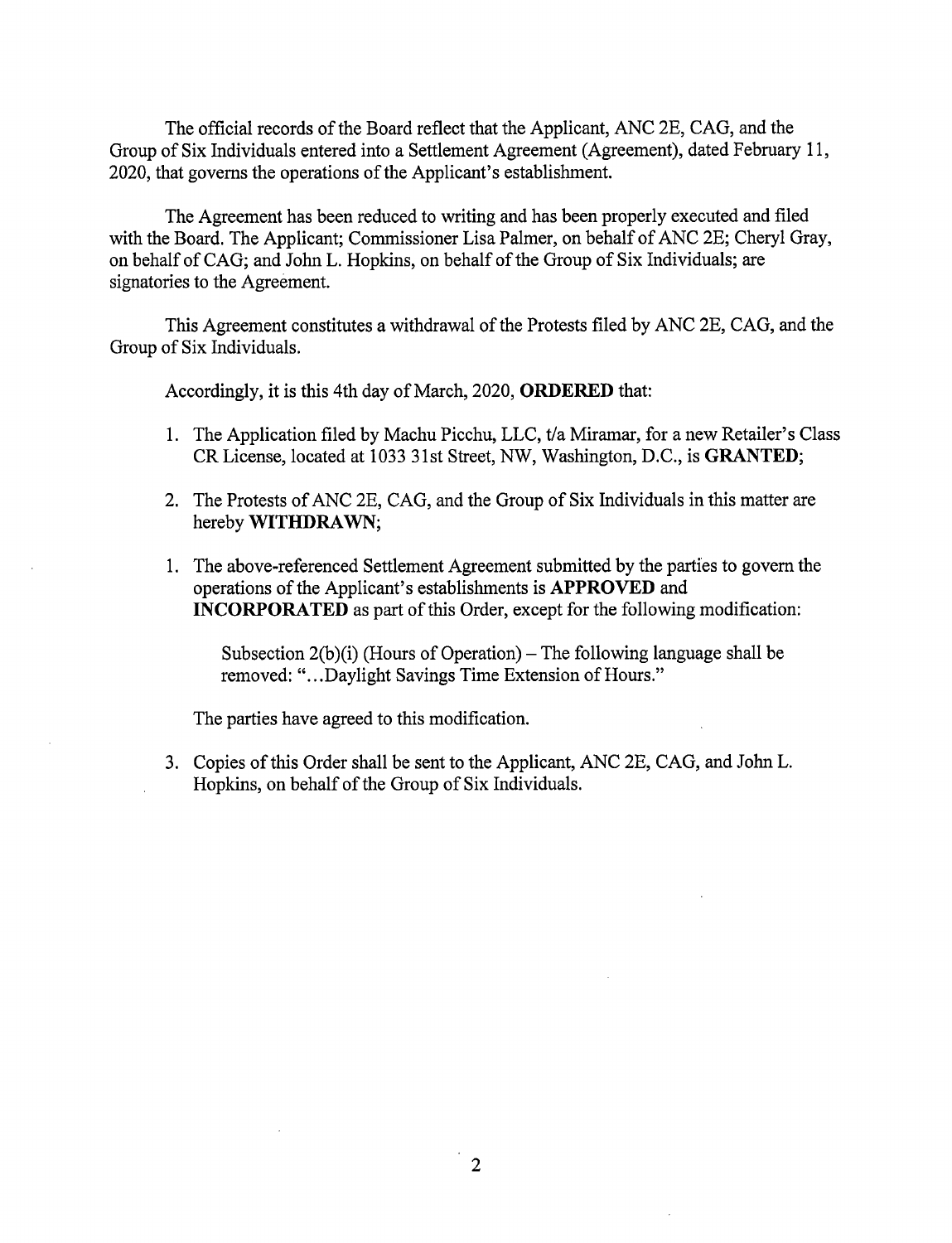District of Columbia Alcoholic Beverage Control Board District of Columbia<br>Alcoholic Beverage Control Board<br>
<del>Donovan Anderson, Chairperson</del>

James Shørt Member **Bobby** Cato Member  $\overline{\phantom{a}}$ 

Rema Wahabzadah, Member

RS fly Groot

<sup>~</sup> 9, ~ lli Jem Hansen, Member

Pursuant to D.C. Official Code § 25-433(d)(1), any party adversely affected may file a Motion for Reconsideration of this decision within ten (10) days of service of this Order with the Alcoholic Beverage Regulation Administration, 2000 14<sup>th</sup> Street, N.W., Suite 400S, Washington, DC 20009.

Also, pursuant to section 11 of the District of Columbia Administrative Procedure Act, Pub. L. 90-614, 82 Stat. 1209, D.C. Official Code §2-510 (2001), and Rule 15 of the District of Columbia Court of Appeals, any party adversely affected has the right to appeal this Order by filing a petition for review, within thirty (30) days of the date of service of this Order, with the District of Columbia Court of Appeals, 430 E Street, N.W., Washington, D.C. 20001; (202/879- 1010). However, the timely filing of a Motion for Reconsideration pursuant to 23 DCMR § 1719 .1 (2008) stays the time for filing a petition for review in the District of Columbia Court of Appeals until the Board rules on the motion. See D.C. App. Rule 15(b) (2004).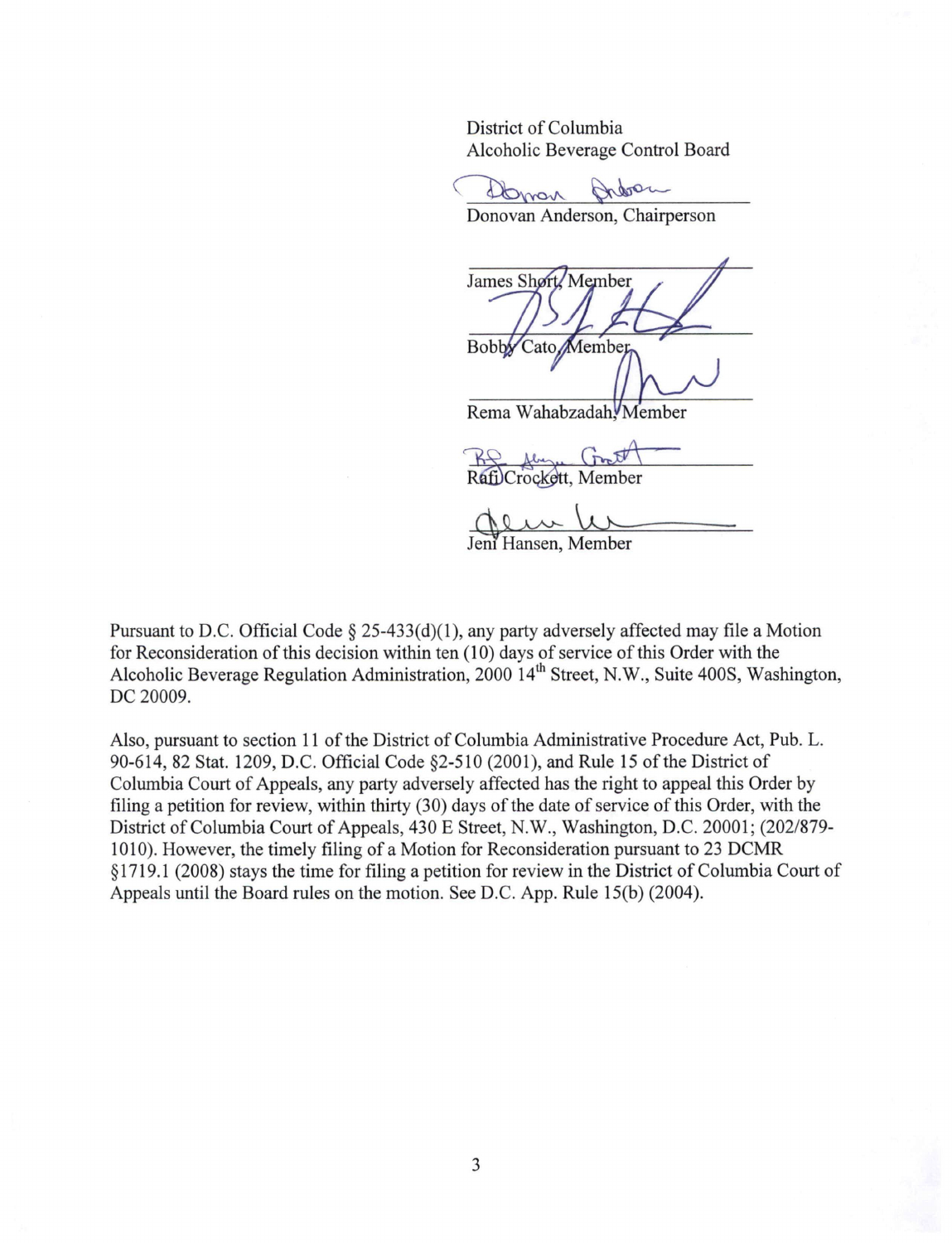THIS SETTLEMENT AGREEMENT ("Agreement") is made on this 11th day of February 2020, by and between MACCHU PICCHU, LLC ("Applicant"), Citizens Association of Georgetown ("CAG") and Advisory Neighborhood Commission 2E ("ANC2E"), also referred to collectively as the "Parties."

## **RECITALS**

 $\mathbf{h}$ 

ţ,

ŵ

Whereas, the Applicant has applied to the Alcoholic Beverage Regulation Administration for the issuance of a new Class "C" License (the "License") for the Premises located at 1033 31st Street, N.W. (the "Premises"),

Whereas, the Parties wish to enter into a Settlement Agreement pursuant to D.C. Official Code § 25-446 to address concerns related to peace, order and quiet.

NOW, THEREFORE, in consideration of the recitals set forth above and the mutual covenants and conditions set forth below, the Parties agree as follows:

- 1. Recitals Incorporated. The recitals set forth above are incorporated herein by réference.
- 2. Hours of Operation: Applicant agrees that its hours shall be limited to:
	- a. Hours of Operation:
		- i. Inside Dining room:
			- 1. Sunday through Thursday: 9am-11pm;
			- 2. Friday and Saturday: 9am-12:30am
		- ii. Summer garden:
			- 1. Sunday through Thursday: 9am-10pm;
			- 2. Friday and Saturday: 9am 11pm.
	- b. Exceptions to the standard hours shall be granted for:
		- i. Days designated by the ABC Board as "Extended Hours for ABC Establishments" or "Daviight Savings Time Extension of Hours"-Applicant may operate for one additional hour (that is, one hour later);
		- ii. In the event the Council of the District of Columbia or the ABC Board grants licensees in general extended operating hours for specificoccasions, such as Inauguration or World Cup, Applicant may avail itself of such extended hours:
		- iii. And, on December 24 and January 1 of each year Applicant may operate until 2am.
- 3. Service Standards. No pitchers of beer or other multi-serve containers containing beer will be sold to patrons at any time.

 $\mathcal{L}_{\mathcal{A}}$  .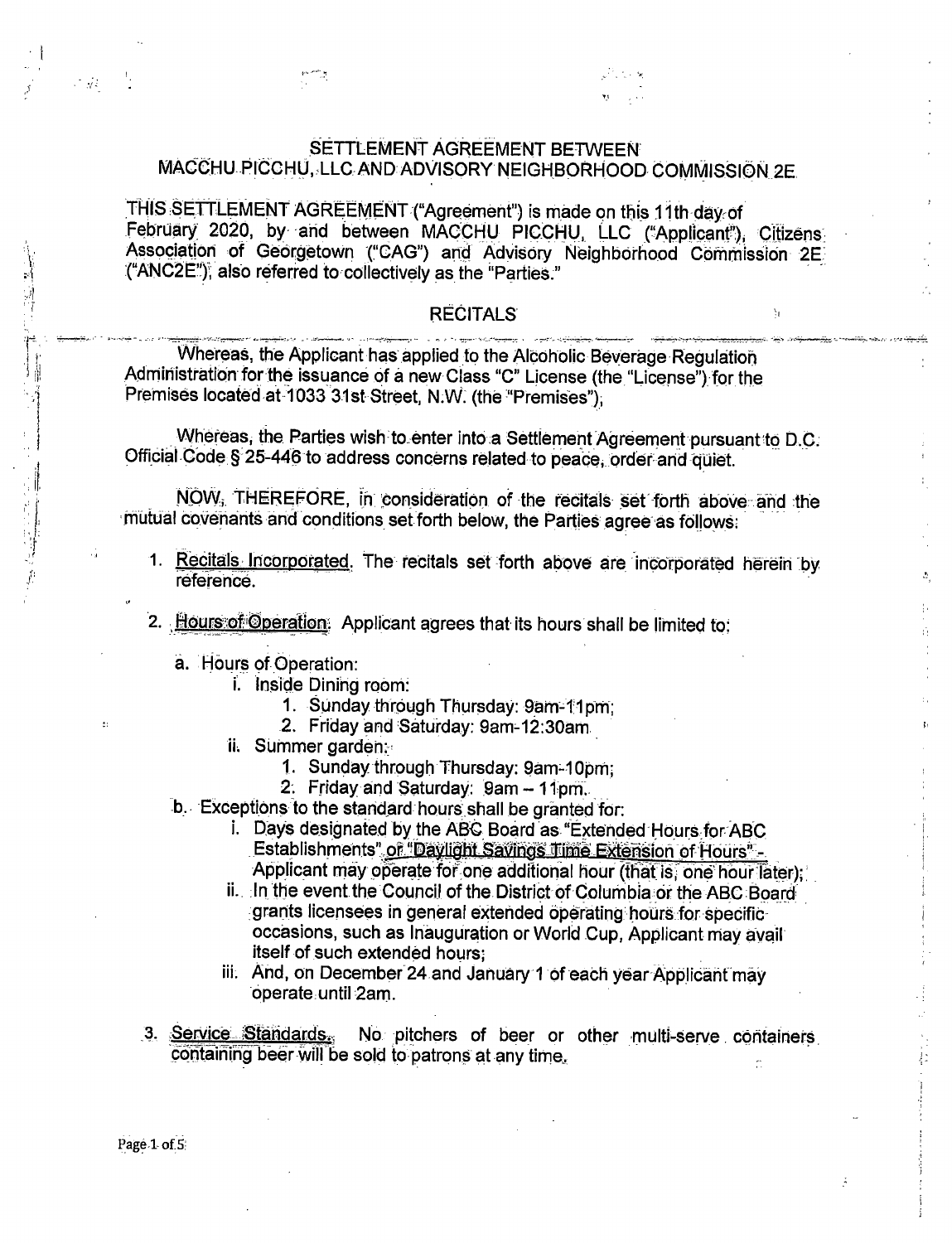## 2. Summer Garden.

a. All lights in the Summer Garden and on the building itself must at all times be pointing downwards onto the Summer Garden. At no time shall any light on the backside of the premises shine into residents' or business' properties.

 $\mathbf{3}_{\perp}$ 

- b. The outdoor area where the summer garden will operate, behind the building, shall be kept clear of trash and litter at all times.
- c. No renovations to the Summer Garden shall commence without all necessary - permits being granted. الرقصي

#### 3. Noise:

- a. No music played inside the Premises or other noise, either amplified or not amplified, coming from inside the Premises shall be audible either on the street in front of the Premises or in surrounding residences, including within residences or businesses located on 31<sup>st</sup> Street, NW, at any time;
- b. Doors of the premises will be kept closed except when persons are in the act of using the door for ingress to or egress from the premises.
- c. Applicant will not install any speakers on the exterior of the Premises, and agrees that no speakers will be installed in or in any way directed to the exterior of the Premises
- d. No music, amplified or otherwise, will be audible in the Summer Garden at any time
- e. In an attempt to minimize noise on the narrow street where the Applicant is located, no deliveries of any kind will be made before 7am or after 10pm on any day.

#### 4. Patrons and Employees.

- a. Applicant shall take reasonable and immediate action to prevent its patrons and employees from causing unreasonable noise, disturbances or loitering in the area immediately outside of the Premises
- b. Applicant shall use best efforts to discourage loitering in the vicinity of the Premises:
- c. Applicant shall prohibit employees from smoking in the alley adjacent to the Premises, on 31<sup>st</sup> Street NW within 100 feet of the property, and on private property within 100 feet of the property; Applicant shall also discourage patrons from doing the same

#### 5. Entertainment Endorsement

- a. No promoters will conduct business on the Premises;
- b. Cover charges will never be collected to enter the Premises or partake in the Applicant's offerings, with the exception of previously announced ticketed special events:

Page 2 of 5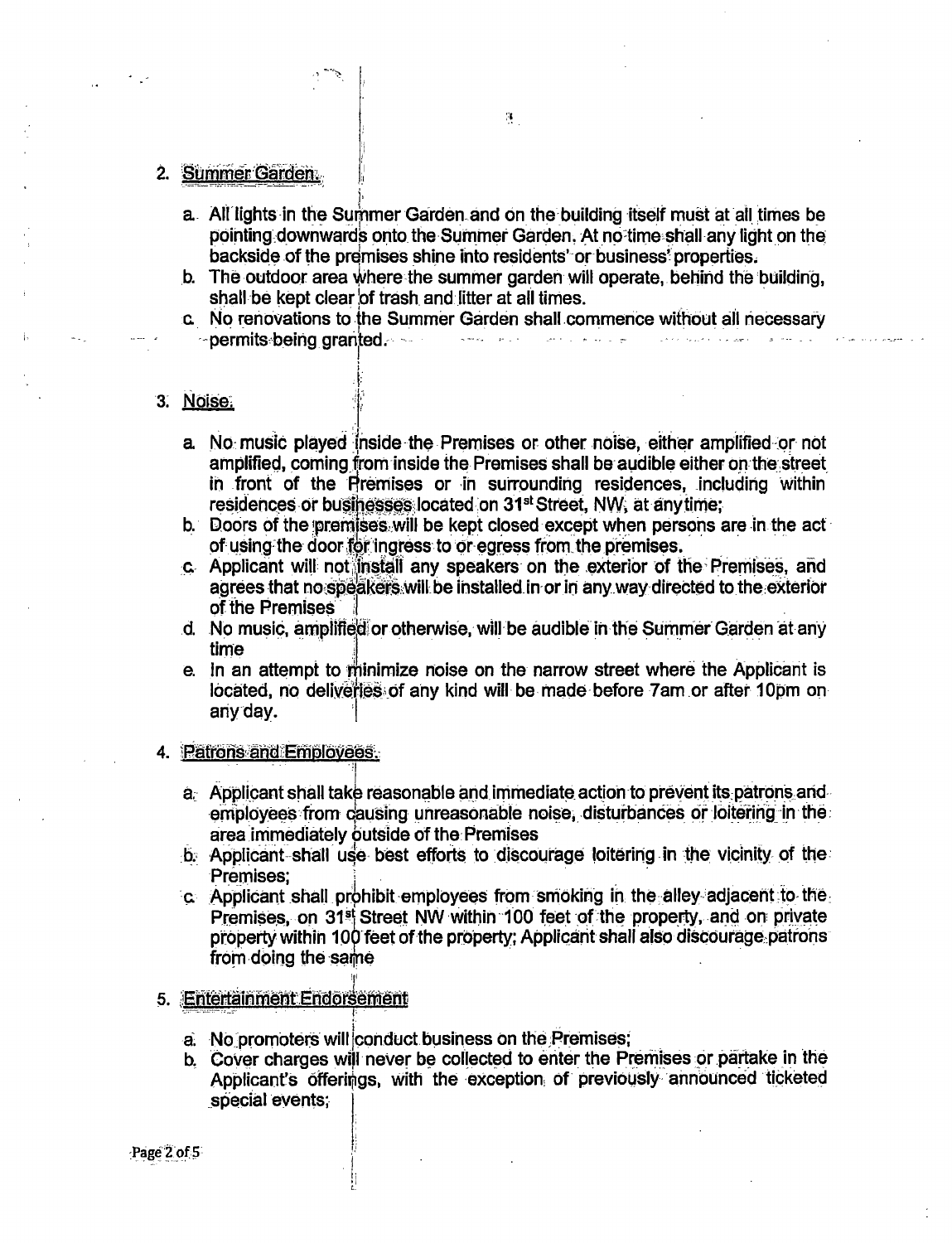- c. Alcohol sales shall end 30 minutes prior to closing ("last call"). However, patrons may remain on the Premises until the end of the Hours of Operation;
- d. Applicant's employees will be familiar with the provisions included herein.
- 6. Trash. Maintenance and Public Space.

- a Applicant shall ensure that the outdoor area in front of the establishment on 31<sup>st</sup> Street, including any grass or trees planted in front of the building on both public and private space, shall be kept clear of trash, weeds and litter,
- b. In an attempt to support the community's work to minimize mosquitos in the neighborhood, the Applicant will dry any pools of standing water in the Summer Garden?
- c. Construction will only occur on the Premises whether interior or exterior once permits have been granted by the relevant city agencies. At no time will Applicant engage in construction on the Premises unless the appropriate permits have been granted:
- d. Applicant will not install any signage or lights which are viewable in public space without the consent of the relevant permitting agencies, including the Old Georgetown Board, Historic Preservation Office and/or DCRA. This includes but is not limited to any signage or neon lights which may be placed in/on. windows and are facing 31st Street. Should unpermitted signage already be installed, Applicant shall come into compliance with all signage regulations within 30 days of full execution of this Agreement.
- e. Applicant will not dump or drop bottles into containers located outside after 9:00 PM.
- f All trash, recycling and dirty linens will be stored in closed, rodent-proof containers ("Trash Containers", "Recycling Containers" and "Linen Containers<sup>1</sup>, jointly<sup>4</sup>Containers<sup>4</sup>);
- g. All trash will be discarded and stored in the designated trash area under the steps of the Summer Garden, on private property ("Designated Trash Area"). At no time will the trash be stored ompublic property.
- h. At all times, and pursuant to DCMR Title 21 Chapter 707 11, trash, recycling and linen container lids shall be kept securely fastened other than when the container is being filled or emptied. Except when the Containers are being filled of emptied, there shall be no space between the top of such Containers and the Containers themselves whereby rats or other vermin could access the inside of such container. Applicant shall inspect such Containers on a regular basis. Should there be more trash or linens than the Containers can hold with their tops securely fastened or should the Containers have holes in them making the interior of the Containers accessible to rats and/or other vermin, Applicant shall secure and employ at the earliest possible time additional rat proof containers to ensure that the Designated Trash Area remains clean and sanitary. At no time will trash or recycling be placed on top of closed Trash Containers;
- Applicant shall ensure that the Designated Trash Area is at all times clean  $\ddot{\mathbf{i}}$ and reasonably odor free, with no trash, bags of trash or runoff from the trash containers on the ground at any time,

Page 3 of 5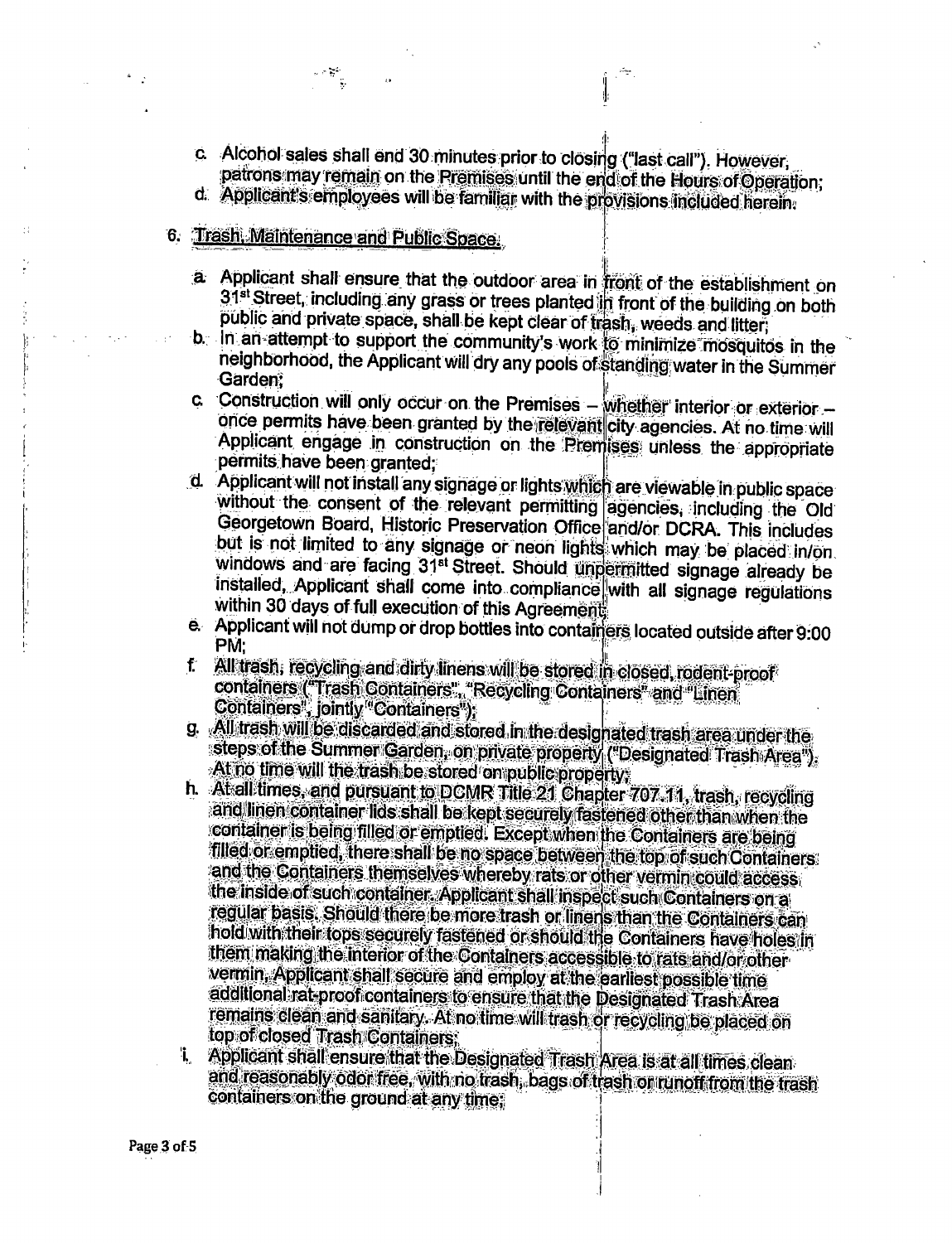- j. Applicant shall monitor the Designated Trash Area daily to ensure cleanliness and will clean this area within three (3) hours of noticing that the Designated Trash Area has trash, grease or rodents on the ground, or is otherwise deemed to be uncleans
- k Pursuant to DCMR Title 21 Chapter 707.11, the area where the Containers are stored shall be kept free of spilled waste at all times. In order that the ground in and around the trash enclosures remains clean from both solids and any liquid runoff from the trash. Applicant will hose down the Designated Trash Area daily with either water or, when needed, a combination of water and bleach as recommended by the District's Department of Health (weather permitting);
- L Applicant shall keep the public and private space adjacent to the Premises free of litter, chewing gum, trash, and other debris in compliance with D.C. Code and Municipal Regulations. The public space adjacent to and in front of the premises, up to and including the curb, is to be kept tidy at all times and litter is to be removed by the Applicant's staff at least once per day;
- m. Applicant shall maintain a rodent and pest control contract with a company licensed to provide such services in the District of Columbia. Said contract will provide for prevention, inspection and remediation of rodent and pest infestations of the Establishment weekly, or more often if inspection observations suggest, and
- n. Applicant will not use public space without securing proper permits this includes both 31<sup>st</sup> Street and the public alley behind the premises.
- 7. Participation in the Community. Applicant will provide an email address to a representative of Board of Directors at the Wadsworth House, located at 1045 31<sup>st</sup> Street, NW and the Establishment operating at 1035 31<sup>st</sup> Street, NW (collectively, "The Neighbors") through which any comments or concerns about the nature of the operation of the Establishment can be addressed and resolved as appropriate. Applicant will also provide The Neighbors with a phone number of a manager who can address any concerns related to the fulfillment of the obligations set forth in this Agreement at any time that the Applicant is operating.
- 8. Binding Effect. This Agreement shall be binding upon and enforceable against the Licensee and successors of the Applicant.

In consideration of the agreements set forth above, ANC2E and CAG shall, upon approval of this agreement by the Alcoholic Beverage Regulation Administration, agree to forfeit its Protests of the application for a new License at the Premises.

IN WITNESS WHEREOF, The Parties have executed this Agreement as of the date first above written.

j.

WADSWORTH HOUSE CONDOMINIUM RESIDENTS <u> 2 Liphic</u> By:

Ï.

Signatory: John L. Hopkins, Condominium Association Secretary **ISignatures continue on following page.]** 

Page 4 of 5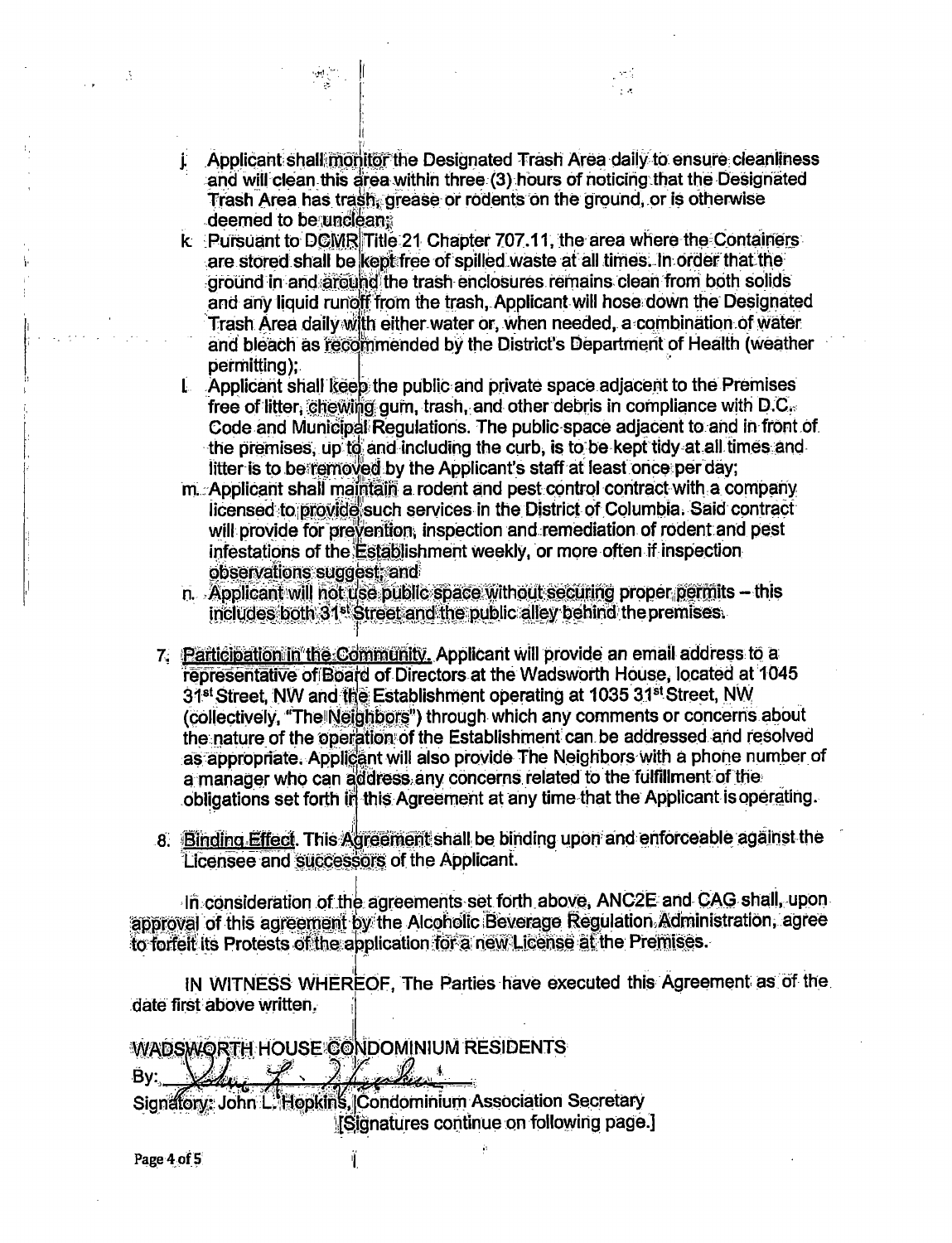ADVISORY NEIGHBORHOOD COMMISSION 2E Ï

 $\frac{1}{M}$  ,  $\frac{1}{M}$ 

 $\bar{\ell}$ 

÷.

Signatory: Lisa Palmer, Commissioner ANC2E05

CITIZENS ASSOCIATION OF GEORGETOWN

By: Signatory:

MACCHU PICCHU, LLC By:

 $\frac{1}{2}$ 

 $\mathbf{J}$ 

 $\ddot{\phantom{0}}$